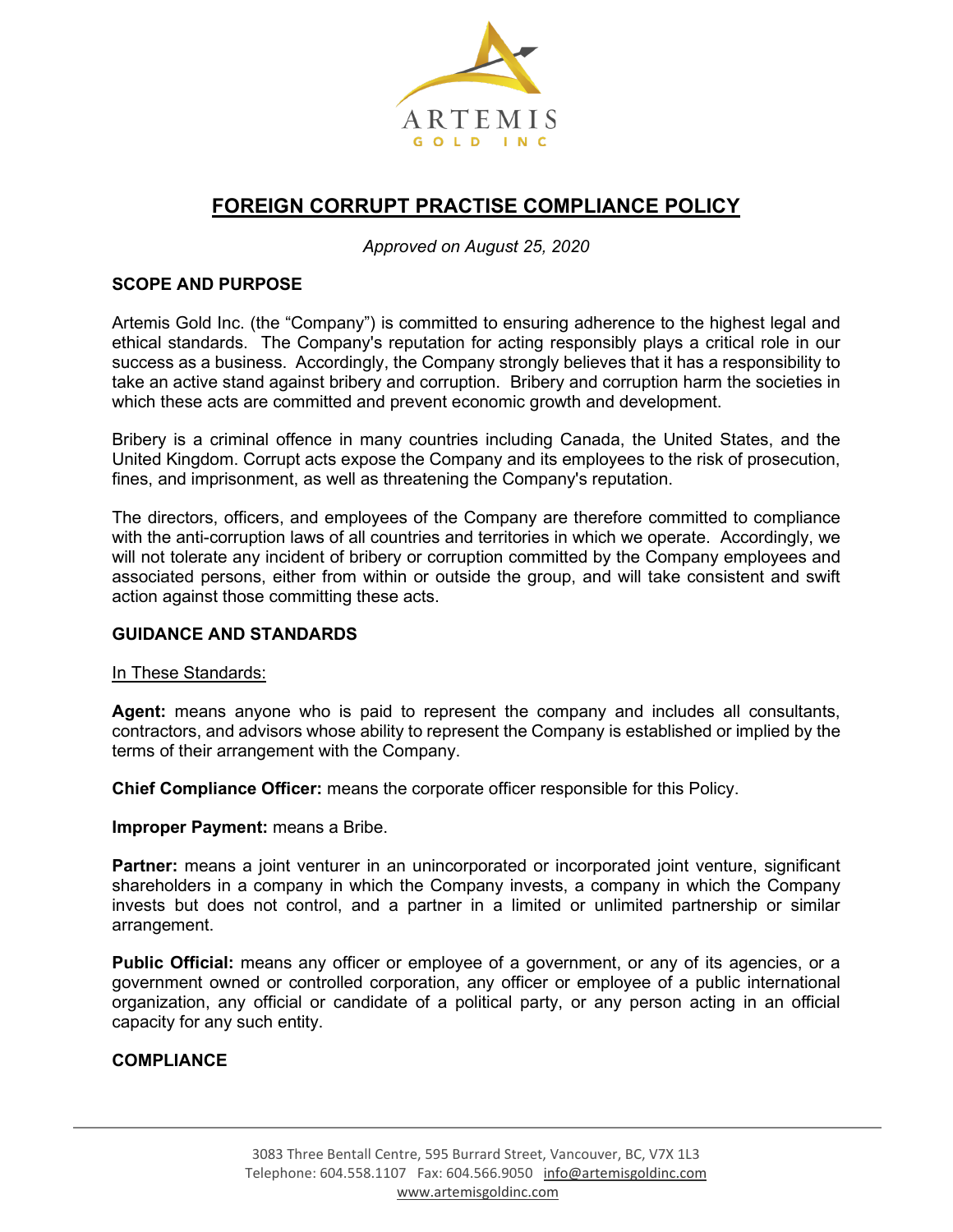- (a) The Company's Board of Directors shall appoint a person to the position of Chief Compliance Officer.
- (b) The Chief Compliance Officer is responsible for administering this Policy, and shall report directly to the Company's CEO and Board of Directors.
- (c) The Company's Board of Directors shall review compliance with this Policy as part of its annual review of its corporate governance standards.
- (d) The Chief Compliance Officer may create and chair a Compliance Committee, appointing one or more individuals to assist in overseeing this Policy.

# **BRIBERY**

Bribery is defined as promising, offering or giving an undo advantage to a person or entity, either directly or through an intermediary, in order to influence a person or entity's decision to perform, or refrain from performing, an act in breach of their business or public duties.

**The Company**, its employees, or its agents shall not:

- (a) Directly or indirectly, offer or give a bribe; and
- (b) Pay or offer anything of value to a public official, or to a dependant of a public official without prior approval of the Chief Compliance Officer, or obtaining the written consent of the head of the relevant branch of government of that official, or dependant of that official.

# **GIFTS AND ENTERTAINMENT FOR GOVERNMENT OFFICIALS**

The Company prohibits giving or providing, directly or indirectly, any gift, gratuity, entertainment, or other award, advantage or benefit of any kind of more than token or nominal value to public officials or their dependants.

In addition, the Company personnel shall not, either directly or through an intermediary, offer or provide gifts, entertainment, or reimbursement of travel, or any other expenses to a public official, except with the prior approval of the Chief Compliance Officer.

## **BOOKS AND RECORDS KEEPING**

- (a) The Company shall make and keep books, records, and accounts that comply with applicable law in accounting standards, conform to the highest professional standards of accuracy and consistency and that, in reasonable detail, accurately and fairly reflect the Company's transactions and the disposition of its assets;
- (b) All financial transactions must be properly and fairly recorded in the Company's books of account and must be made available by inspection to the Company's internal and external auditors;
- (c) The Company shall advise and maintain a system of internal accounting controls sufficient to provide reasonable assurances that transactions are executed in accordance with the Company's management's general or specific authorization,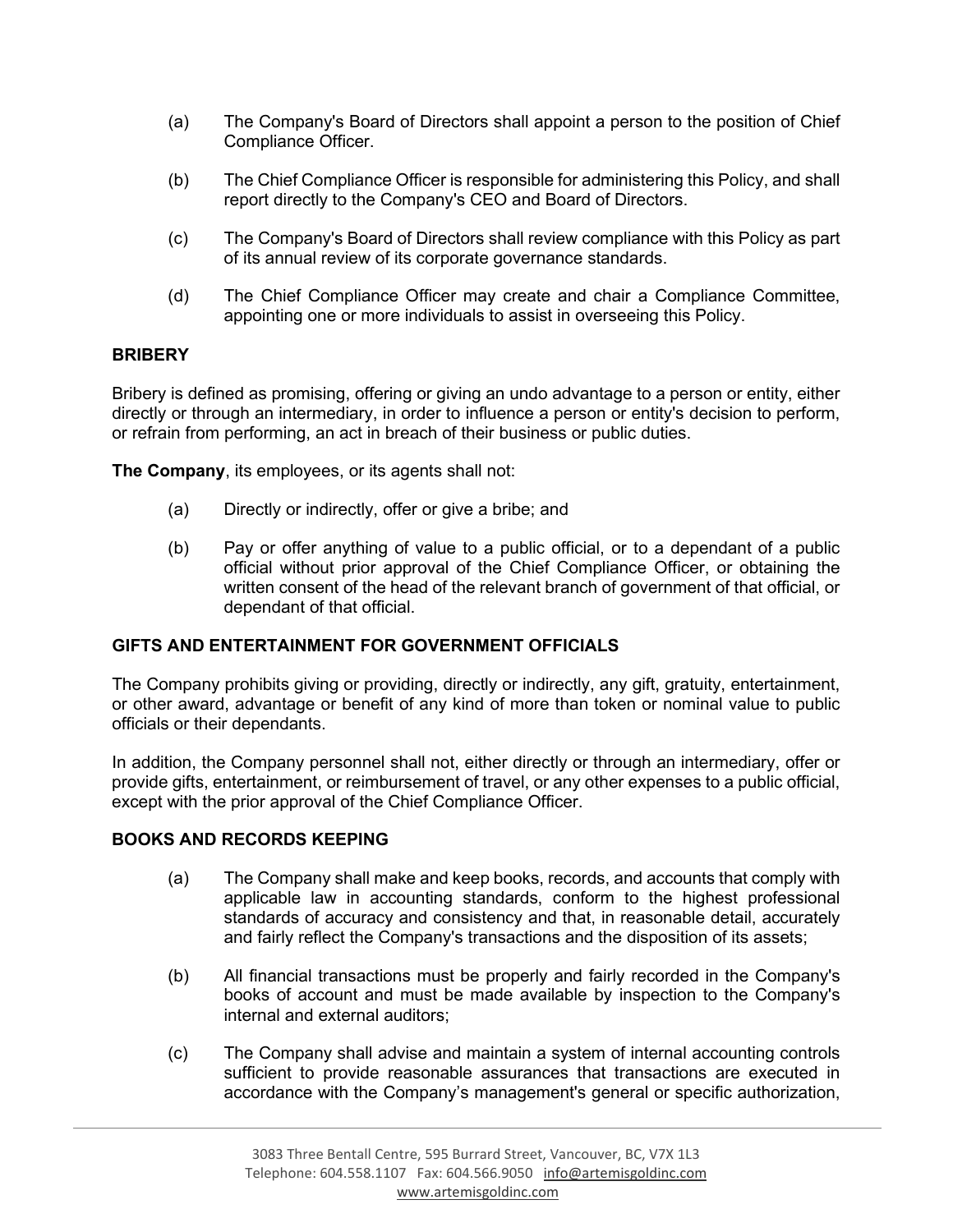and access to assets is permitted only in accordance with the Company's management's general or specific authorization;

- (d) There must be no off-the-books or secret accounts, nor may any documents be issued which do not properly and fairly record the transactions to which they relate; and
- (e) The Company shall, in good faith, use its influence to encourage all joint ventures in which it participates to conform to the standards set above.

# **THIRD-PARTY DUE DILIGENCE STANDARDS**

Contracts with Agents

The Company shall only retain an Agent who will comply with the requirements under the Corruption of Foreign Public Officials Act (Canada):

#### Managing Agents

The Company shall take measures reasonably within its power to ensure that:

- (a) any payment made to any Agent represents no more than the amount outlined in the written agreement with the Agent and is an appropriate remuneration for legitimate services rendered by such Agent;
- (b) no part of any such payment is passed on by the Agent as an Improper Payment or otherwise in contravention of applicable law or this Policy;
- (c) it maintains a record of the names and contract terms for all Agents who are retained by it in connection with transactions with Public Officials; and
- (d) the activities of the Agent are monitored to ensure that there is no breach of applicable law or this Policy.

#### **Partners**

The Company shall take measures reasonably within its power to ensure that:

- (a) When appropriate equivalent written representation and warranties are obtained from the Partner as is required of an Agent; and
- (b) Commercially reasonable efforts are made to incorporate the principles set out in this Policy into all joint venture agreements (such as joint operating agreements).

#### **Contractors**

Any agreement with a contractor shall include a provision stating that the contractor must comply with this Policy when acting on behalf of the Company and failure to so comply may, at the Company's option, result in termination of the contract without any compensation.